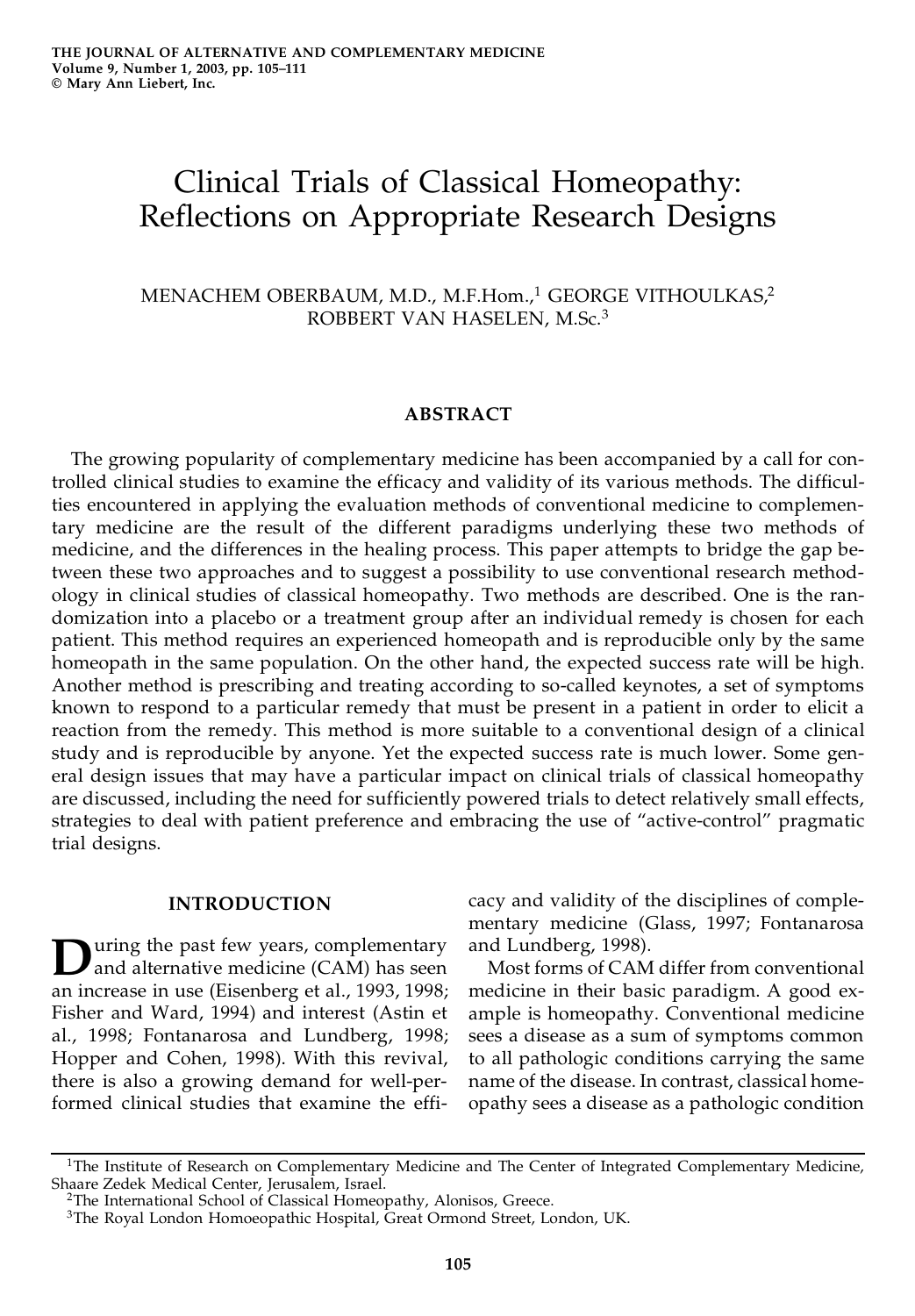specific to a certain person (Hahnemann, 1994; Kent, 1991), an internal disease (Hahnemann, 1994) manifested by the sum of symptoms (Hahnemann, 1994) mental, emotional, and physical (Taylor et al., 2000) exhibited by the patient. As such, every sick person suffers from a unique disease, and the goal is to prescribe individually tailored remedies in order to stimulate self-healing or cure at the broadest possible level. In conventional medicine it is therefore possible to examine the influence of a  $\beta$ -blocker on a group of hypertensive patients, but it is not possible to do the same with a homeopathic remedy. Furthermore, the dynamics of the curative process differ. Whereas a hypertensive patient might (or might not) react with a decrease in blood pressure after receiving a conventional antihypertensive drug, the end point of the homeopathic remedy will be reached in a more complicated way. The patient's symptoms might be aggravated initially (Vithoulkas, 1980), the symptoms may disappear, old symptoms may reappear (Vithoulkas, 1980), or the patient may need to change remedies (Hahnemann, 1994; Kent, 1993b; Vithoulkas, 1980) until a cure is achieved.

A commentary in the *Archives of Internal Medicine* (Ernst and Kaptchuk, 1996) called for more research in homeopathy, putting aside for the moment its implausibility. Accepting the need for more clinical trials of homeopathy, we would like to make the case that some modifications of the conventional requirements for clinical studies are required, particularly in studies using classical homeopathy (and indeed other types of CAM) where treatment is highly individualized. For instance, the evaluation of the outcome should take into account factors such as initial aggravation of the disease, the appearance and disappearance of old symptoms, and the need to change remedies.

In order to avoid confusion it should be noted that there are three possible types of clinical trials of homeopathy:

- 1. Clinical trials of complexes (mixture of homeopathic dilutions, usually low dilutions, targeting one specific disease).
- 2. Clinical trials of isotherapy (dilutions of the pathologic agent, targeting one specific disease).

3. Clinical trials of classical homeopathy, which is considered the genuine unadapted form of homeopathy.

Whereas the rules for clinical trials with complexes and isotherapy could be the same as for conventional trials, this paper principally refers to classical homeopathy and indirectly to other forms of CAM where treatment is highly individualized.

Ignoring the major basic differences between homeopathy and conventional medicine can lead to failure in planning clinical trials (Senn, 1997) and misinterpretation of the results. For example, initial symptom aggravation can be misinterpreted as failure. Such initial aggravations have been observed in clinical homeopathy for more than 200 years, and a recent placebo-controlled trial indicated that initial aggravations are likely to be more than a nocebo response and are associated with a subsequent favorable outcome (Shipley, 1983).

This paper attempts to raise some important points and suggests certain requirements for clinical studies in homeopathy, especially classical homeopathy. Keeping them in mind while planning such clinical studies will result in fewer pitfalls, and facilitate the necessary valid evaluation of the efficacy of classical homeopathy and other highly individualized types of CAM.

# **IMPLICATIONS OF MAIN PRINCIPLES OF CLASSICAL HOMEOPATHY FOR THE DESIGN OF CLINICAL TRIALS**

One of the main principles of homeopathy, if not the most important one, is the need individualization (Hahnemann, 1994; Vithoulkas, 1980). The patient has to be characterized by qualities and symptoms that are unique, and that differ from those of other patients suffering from the same clinical disease. Contrary to conventional medicine, "idiosyncrasy" is a crucial element in this form of therapy. Modified for homeopathy, "idiosyncrasy" is defined as the complex of mental, emotional, and physical pathologic peculiarities of the patient. There is no possibility of using a specific remedy for a specific indication. For all the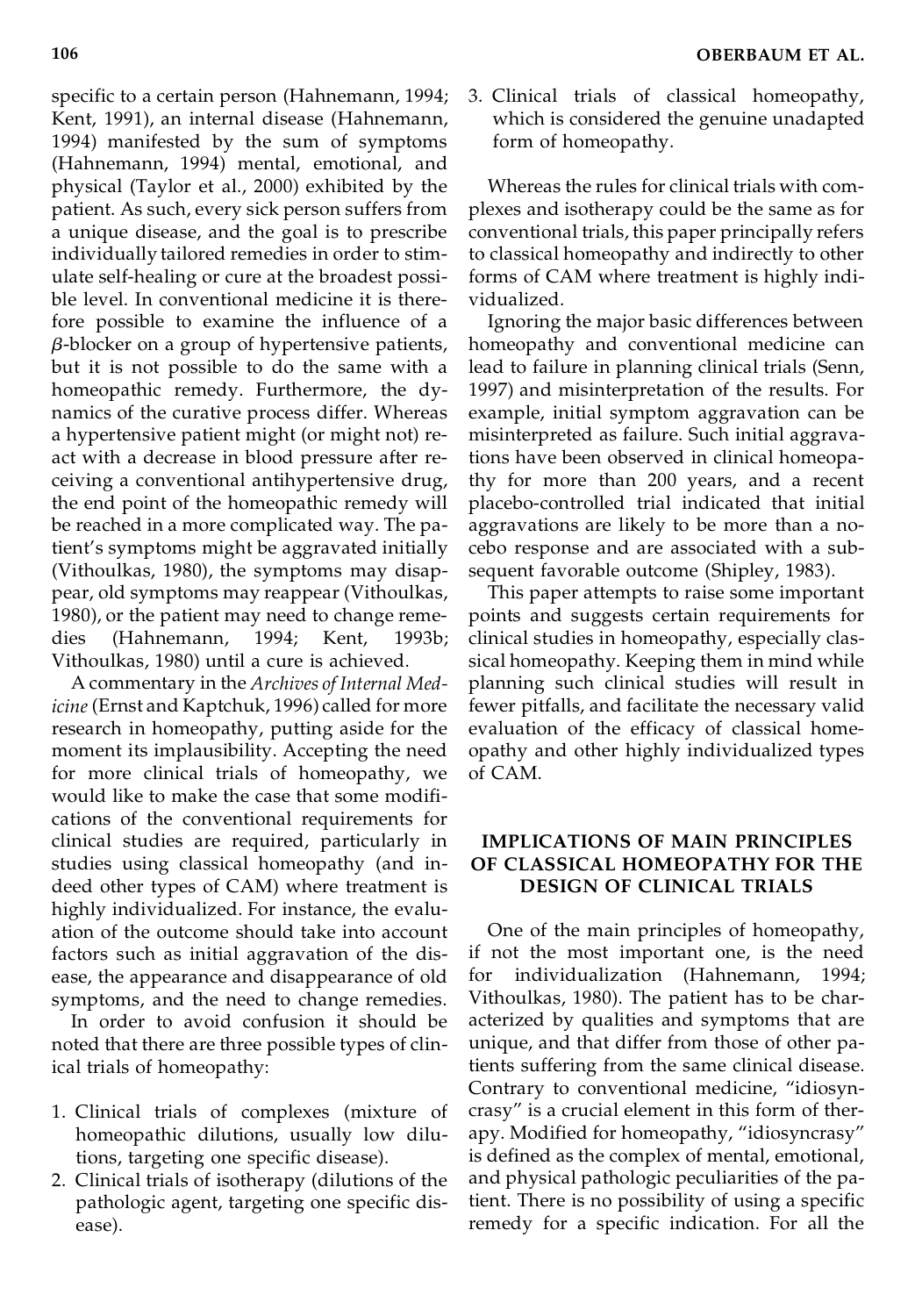above reasons there are two possible methods of structuring a homeopathic clinical study. These approaches are evaluated in hierarchical order.

#### *Unrestricted prescribing*

The best method, if we do not want to restrict the possibilities, would be for an experienced practitioner to assess every case in the study and determine which remedy is indicated for each case. After the determination of the indicated remedies, the patients would be randomly assigned to either a placebo or treatment group. This method, however, requires a skilled homeopath in order to demonstrate the full therapeutic possibilities of classical homeopathy. In addition to being logistically complex, this kind of study is truly reproducible only by the same homeopath within the same population. A change of the treating homeopath will change the results, for the better or worse, depending on his or her skills. Therefore, from the point of view of reproducibility, this technique is not optimally suited for a classical conventional design for clinical trials in homeopathy. On the other hand, this kind of study will yield the best results.

Aside from the expertise of the homeopath, the indication and the severity of the pathology will also determine the success rate. Based on our experience, the pathologic conditions for which the best results would be expected include (from 1 to 7 in descending order):

- 1. Frontal and (less so) maxillary sinusitis.
- 2. Early stages of chronic and acute liver diseases.
- 3. Infertility (female factor).
- 4. Epilepsy (grand mal) in children and (less successfully) in adults.
- 5. Acute arthritis (monoarthritis).
- 6. Irritable bowel syndrome.
- 7. Chronic prostatitis.

# *Keynote prescribing*

A more suitable design for classical medical research, but one that is expected to achieve poorer results, would be to agree on prescribing remedies only according to keynotes. This is based on the knowledge and experience that a certain cluster of symptoms that patients exhibit respond to a particular remedy. Only preselected patients showing these "group keynote symptoms" would participate in such a study. The keynotes have to be selected by an experienced homeopath or panel of homeopaths, and modified for different nosological entities.

An example of such keynote prescribing is a clinical trial of the homeopathic treatment of premenstrual syndrome (PMS) with the remedy *Lachesis* in patients who exhibit the following cluster of symptoms (Yakir, 2001):

- 1. Amelioration of the PMS as soon as the blood flow starts.
- 2. Sensitivity to heat.
- 3. Aggravation of the symptoms on falling asleep.
- 4. Sensitivity to the touch of the throat and/or intolerance of the pressure of a tight collar.

All patients with these symptoms would be randomly assigned to receive either *Lachesis* or placebo.

Because the practice of using keynotes in a clinical experiment is not common, and there are no generally accepted keynotes for particular indications in the homeopathic literature, the keynote selection process would be pioneering, and would have to be based on extensive experience. Only an experienced homeopath or a panel of experienced homeopaths would be suitable for the selections of the keynote symptoms.

## **APPROPRIATE METHODS: FURTHER CONSIDERATIONS**

To evaluate the effect of a homeopathic remedy correctly certain rules must be acknowledged and adhered to throughout the clinical trial. Such rules concern the different possible reactions in different patients receiving the homeopathic remedy: a chronic disease will need a longer treatment period until the remedy's effect has waned, and therefore, a longer observation time than for a disease that has been present for a brief time.

An initial aggravation period is likely to oc-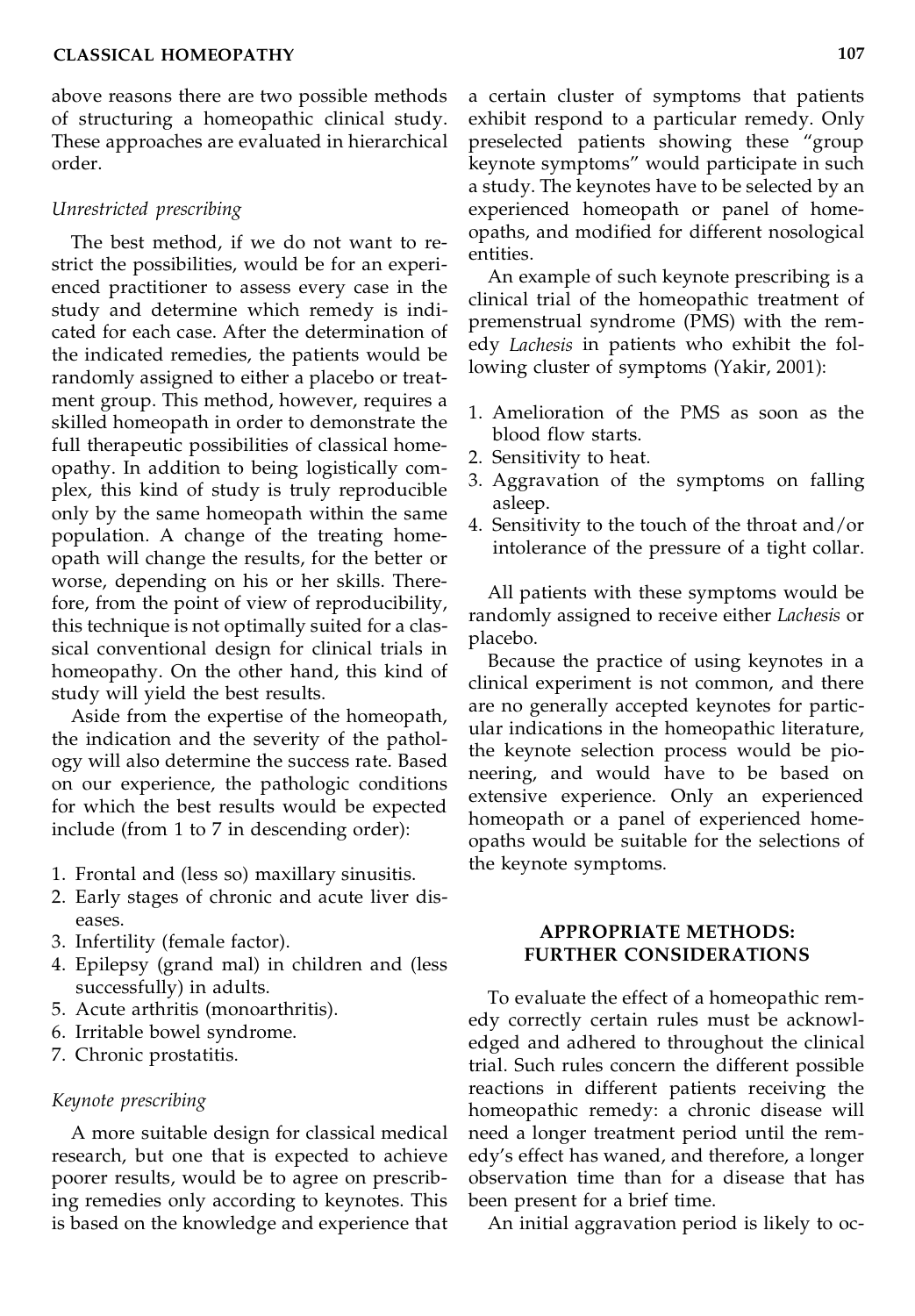cur (Hahnemann, 1994; Vithoulkas,1980). If it does appear, it will be expected within the first month after the application of the homeopathic remedy. Because initial aggravations are more likely to occur after active homeopathic remedies than after placebo (nocebo responses), such occurrences can be used as a secondary outcome measure in trials. The severity and length of the aggravation is directly related to the duration of the disease and the health condition of the patient (Hahnemann, 1994). A patient in a depleted condition will suffer from a stronger and more prolonged aggravation. Yet this aggravation is an integral, necessary, and usually desirable stage in the curative process (Vithoulkas, 1980). Because it is a response associated with a favorable outcome, it should not be stopped or interfered with by conventional drug treatment (except for simple analgesics such as acetylsalicylic acid and paracetamol), unless the reaction endangers the life of the patient.

For clinical trials of classical homeopathy, it is preferable to study patients who have not taken many conventional medications in the past, and who are not taking long-term medications at the present time. The use of antibiotics during the month preceding the trial, or the use of steroids during the 3–month period prior to the trial, or a history of long-term steroid use in the past, especially in the 6–9 months preceding the clinical trial, should be cause for exclusion from the study. Antibiotics and steroids are considered as the most disruptive and disturbing drugs to the process of homoeopathic healing (Vithoulkas 1980).

It is preferable that during the clinical trial, conventional medications be used only in emergency cases. The only medications allowed are acetylsalicylic acid and paracetamol. On the other hand, it is also desirable for participants in a classical homeopathic clinical trial not to have received many homeopathic remedies in the past. The unsuccessful administration of many homeopathic remedies can complicate the pathologic picture by adding new symptoms, thereby masking the real symptoms of the disease.

In light of the abovementioned considerations, the pathologic conditions most suitable for clinical research in classical homeopathy, include:

- 1. Diseases for which there is no conventional treatment, or diseases for which conventional treatment is insufficient (e.g., acute liver diseases, early stages of chronic liver diseases, irritable bowel syndrome, pancreatitis, Ménière's disease, aphthous stomatitis).
- 2. Diseases that are not life-threatening (e.g., infertility, childhood behavioral problems, psoriasis).

More severe and life-threatening diseases can be included in a clinical trial program at a later time, but initially we suggest proceeding with diseases that fulfill the abovementioned conditions.

We suggest that observation not be stopped even if it first appears that there is no clinical improvement. Because the curative process is a dynamic one that moves through many stages, any change of symptoms justifies the continuation of the treatment (e.g., during the treatment of a female's headache, leukorrhea can appear; in the treatment of asthma, atopic dermatitis may appear before the asthma resolves).

According to the homeopathic disease model, a person who is ill should be regarded as covered with pathologic "layers" (Vithoulkas, 1980). This means that a long-lasting disease will be equal to a "many layered disease" (Vithoulkas, 1980), and the cure for a long-lasting disease might, in many cases, require more than one remedy, one remedy per layer, and a prolonged treatment period.

Concerning the repetition of remedies, certain rules should be adhered to. Contrary to conventional logic, a homeopathic remedy that is more dilute, and therefore contains less substance (in homeopathic terminology, "higher potency"), is longer acting, and has stronger mental and emotional effects than a lower potency (less diluted homeopathic remedy) (Kent, 1993a). Therefore, as a rule, low potencies can be repeated often; with increasing potency the number of repetitions per unit time should be decreased (Vithoulkas, 1980).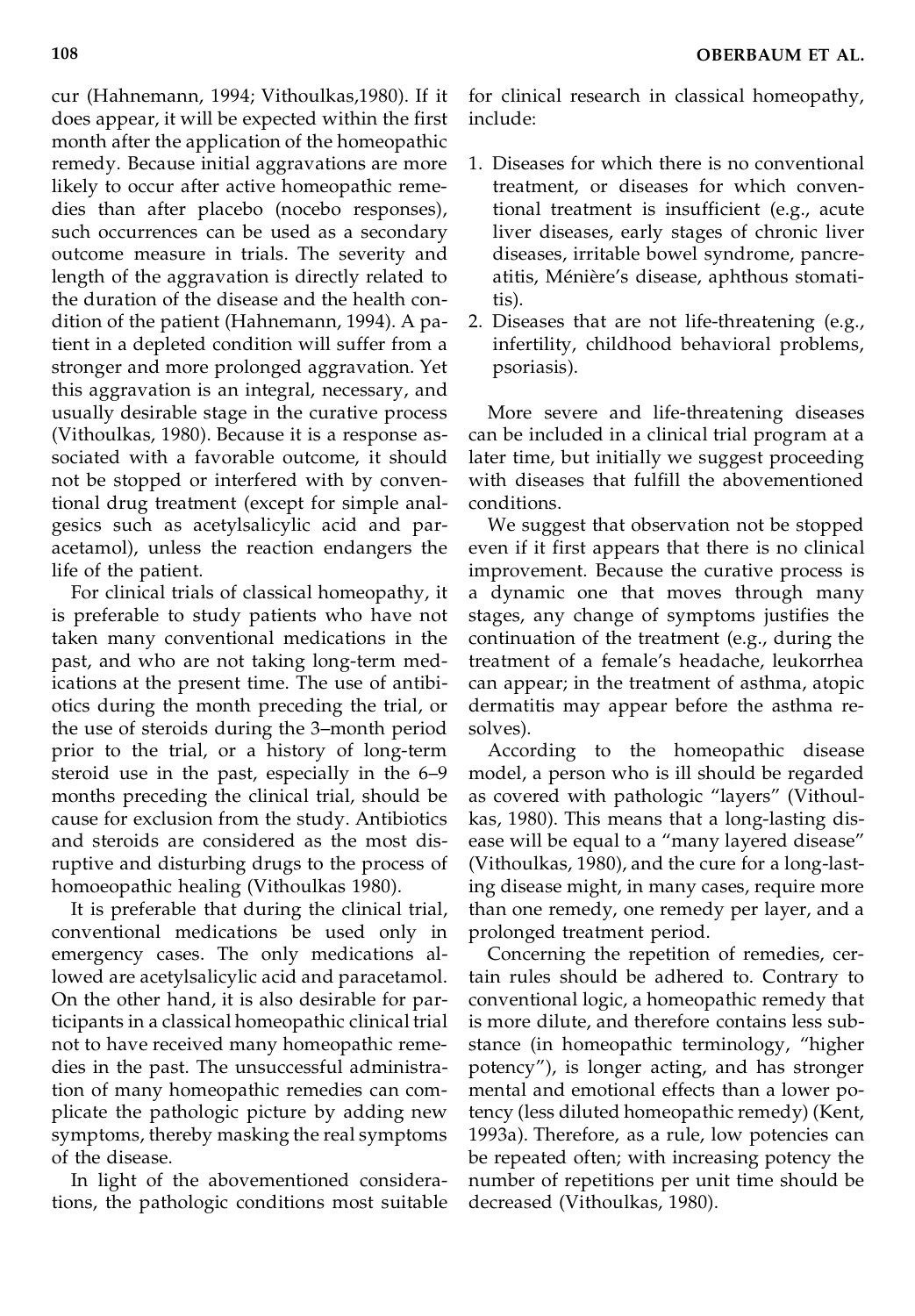Because the repertoire of the homeopathic medicines includes thousands of remedies, and the decision as to which remedy should be used might also include elements of uncertainty, there is the possibility of choosing the wrong remedy. Consequently, it may be necessary to change the remedy more than once until the correct remedy is found. In any clinical study using unrestricted prescribing, changing the remedy should be allowable. Maintaining double-blinded conditions while allowing unrestricted prescribing, can be accomplished by preparing for each patient a kit that contains either the most commonly used remedies or placebo remedies according to a randomization number list. Alternatively, a person blinded to both the patient's condition and to the remedy prescribed by the homeopath can administer the tablet to each patient, which according to a randomization number list will be either active remedy or placebo.

According to the homeopathic understanding of health and disease, in many cases the mind and the emotions, as well as the body are affected (Vithoulkas, 1980). Therefore, when evaluating the success or failure of the treatment, the well-being of the patient has to be considered, in addition to the evaluation of the changes of the physical symptoms (Vithoulkas, 1980). Cases with mental and emotional improvement should be evaluated as partial successes because often an improvement in the general emotional and mental condition occurs and often precedes an improvement in the physical complaints.

## **SOME GENERAL METHODOLOGICAL REFLECTIONS**

For many years the prevailing opinion was that clinical trials of classical homeopathy were impossible because of the highly individualized nature of prescribing. It has now become clear that this is not the case. Although homeopathy cannot claim to be a "special case," there are some general design issues that may have particular impact on clinical trials of classical homeopathy (van Haselen, 1998).

The homeopathic interview is in itself an indepth psychologic review of the patient as a whole. A patient's assessment of his or her own utility (need fulfillment) is likely to be a result of the process of the consultation itself as well as of the actual remedy given. It is quite conceivable that this minimizes the difference between the active and the placebo homeopathic treatment and that the "true" effect is relatively small. Although this problem is not unique to classical homeopathy, trials will require sufficient power to demonstrate such small effects.

It is now emerging (McKee, 1999) that nonrandomized studies do not provide systematically different measurements of treatment effects compared to randomized controlled trials (RCTs). Effects may be greater in RCTs if patients enrolled received higher quality of care compared to patients in nonrandomized studies. However, RCTs may produce a lower estimate of treatment effect for several reasons (McKee, 1999). One reason for this, which may be of particular relevance for trials of homeopathy, is the aspect of patient preference. Trials are considered to be indicated and ethical when there is collective professional equipoise (uncertainty) about the efficacy of a particular therapy. If patients share this equipoise, most would be willing to be randomized. However in the real world, patients will have a clear preference (whether evidence-based or not) and this is certainly applicable to patients seeking treatment by a classical homeopath. As a consequence, patients with a clear preference will not enter clinical trials, which then comprise a selection of patients with "individual equipoise." Little is known about the complex interaction between patient preference and treatment outcome, and even trials with separate preference arms may not be appropriate tools to disentangle these effects (Senn, 1997). The potential impact of preference on the results of clinical trials is even greater where the true effects are small and, as mentioned above, this is likely to be the case in trials of classical homeopathy.

Where does this leave us? A possible conclusion is that the pure effects of correctly individualized remedies are, to a certain extent, unknowable. Negative results of trials may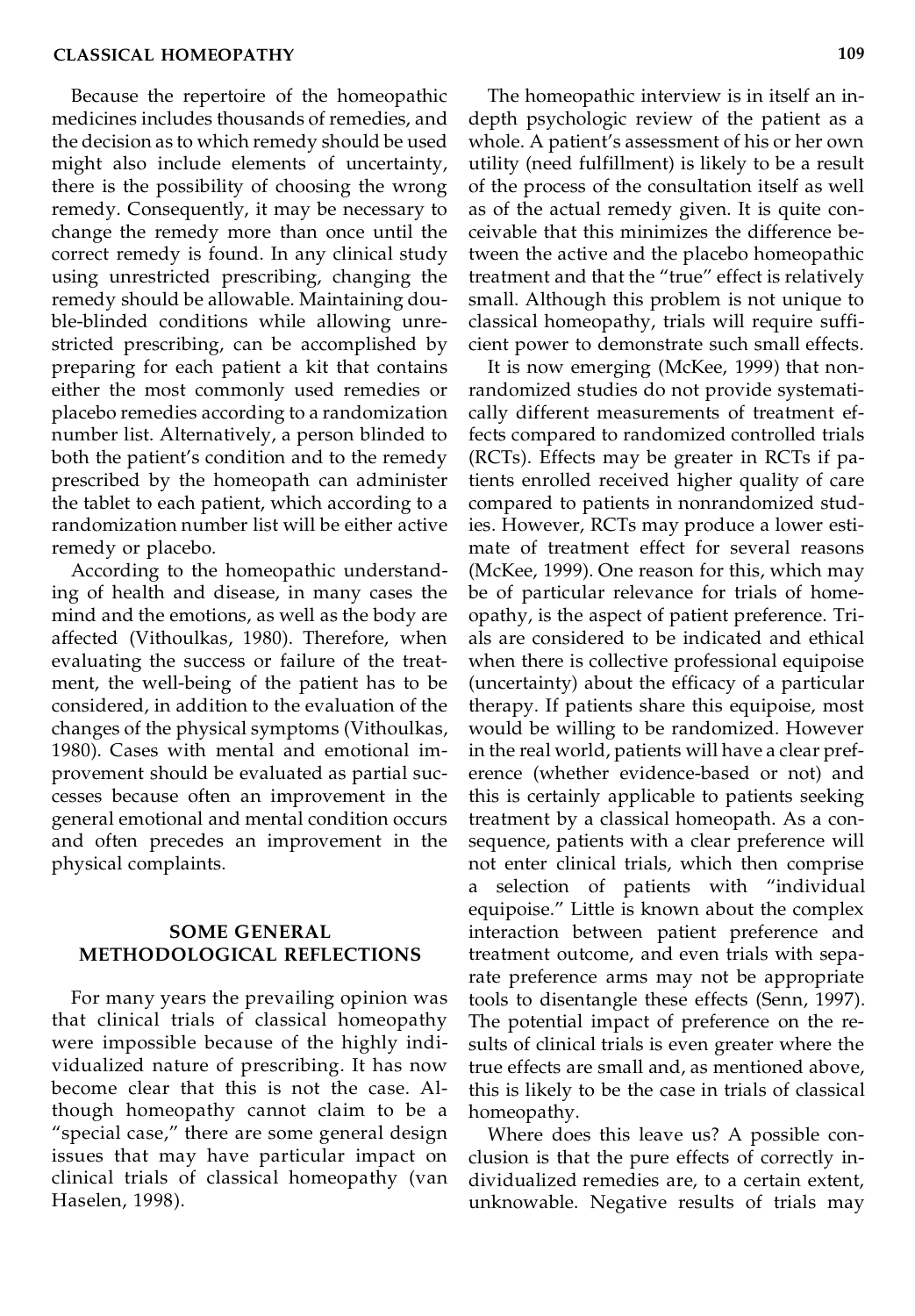well be false-negatives (Type I errors) as a result of a combination of the abovementioned mechanisms.

Are there possible solutions to this dilemma? A partial solution could be to record the preference of a patient prior to randomization. This will enable an analysis of the influence of preference on outcome (Moffett et al., 1999), and adjustment for this if necessary. This would be a useful contribution to the current debate on the role of preference.

Another possible solution is to move away from randomization and frequentist statistics to the use of Bayesian methods (Senn, 1997; Vallance, 1998) in large observational data sets where outcome and most relevant prognostic variables have been recorded (Senn, 1997). However, most researchers wish to maintain the ideal of randomization, either with or without blinding. In the case of placebo-controlled trials of classical homoeopathy, patient willingness to be randomized could be improved by offering all patients active homeopathic treatment after completion of the trial phase. This will provide all patients with the assurance that they will receive active homeopathic treatment, either immediately or after completion of the trial phase. In other cases, it may be necessary to shift the emphasis from placebocontrolled explanatory trials to more pragmatic trials (Schwartz and Lellouch, 1967) where the added value of homeopathic management is investigated. For instance, patients with early stages of common chronic diseases such as asthma or rheumatic diseases could be randomly assigned to receive either standard conventional management by their general practitioner or standard conventional management plus treatment with classical homeopathy. The observational period in such a study should be long enough (minimally 1 year) to enable the evaluation of the cost effectiveness of classical homeopathy. Such a trial would evaluate the process of treatment with classical homeopathy rather than the pure effects of individually prescribed remedies.

Such trials would not only be focused on disease severity as an outcome measure, but also on changes in health-related quality of life, and when relevant, changes in the use of conventional medicines. Such trials will by necessity yield much more heterogeneous data (representative of the "messiness" of the real world), and could be hampered by study subjects being lost to follow-up. Therefore, it is clear that such trials have limitations and problems of their own. Because of the specific nature of the homeopathic consultation, the process of care may be an important factor contributing to the overall utility (need fulfillment) gained by patients (Buxton, 2000). The characteristics of treatment that patients value and the relative values of these characteristics could be further investigated with the technique of conjoint analysis. (Ryan and Shelley, 2000). Such an approach is contrary to explanatory trials of classical homeopathy, where process utility is regarded as mere inconvenient placebo interference.

## **CONCLUSIONS**

Homeopathy is a non-Cartesian art of medicine and as such there are difficulties in its being evaluated using scientific methods, developed and used by Newtonian–Cartesian scientific modern medicine. Nevertheless it is possible to establish a link between both systems of medicine, provided there is a willingness by both to respect the differences and the needs of the other. In particular, conventional medicine will have to accept the need for individualization, and acknowledge that a disease can be seen as a unique set of symptoms expressed by individual patients. In homeopathy, on the other hand, it is important to acknowledge the need for reproducible evidence from clinical trials, which is one of the cornerstones of conventional evidence-based medicine. These principles are, of course, also applicable for other CAM modalities in which highly individualized treatment is central.

In conclusion, it is important to address the pure efficacy of homeopathic medicines in placebo-controlled trials. However, a one-sided emphasis on obtaining only efficacy data is not justified. Other types of evidence such as cost effectiveness and safety data should be obtained as well (van Haselen, 1998) if homeopathy is to merit the status within integrated health care it deserves.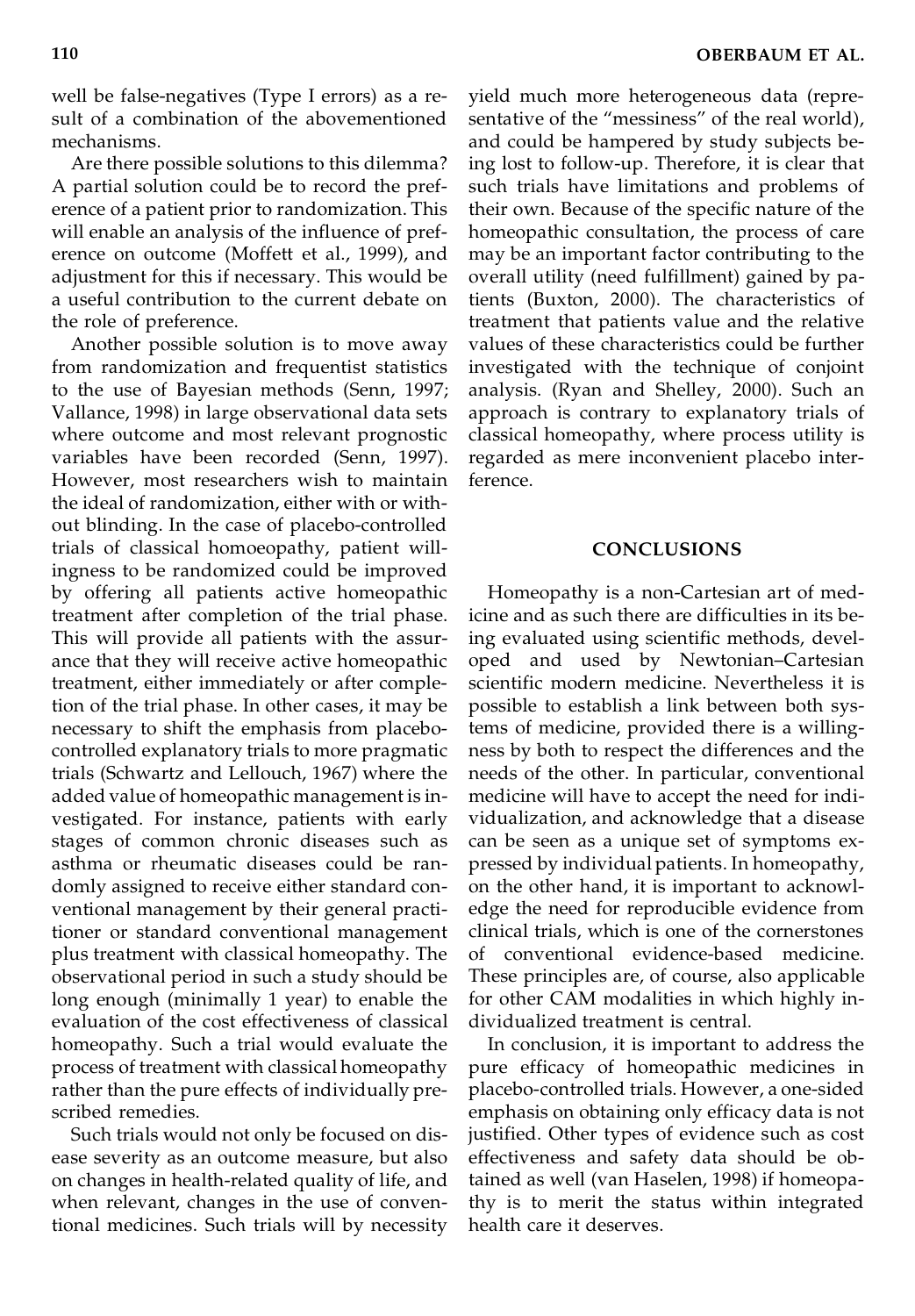#### **ACKNOWLEDGMENT**

The authors are grateful to Dr. Shepard Schwartz from the Department of Pediatrics, Shaare Zedek Medical Center, Jerusalem, for his help in editing the final version of this paper, and his useful comments.

## **REFERENCES**

- Astin JA, Marie A, Pelletier KR, Hansen E, Haskell WL. A review of the incorporation of complementary and alternative medicine by mainstream physicians. Arch Intern Med 1998;158:2303–2310.
- Buxton M. Assessing the cost-effectiveness of homeopathic medicines: Are the problems different from other health technologies? Br Homoeopath J 2000;89 (suppl): S20–S22.
- Eisenberg DM, Davis RB, Ettner SL, Appel S, Wilkey S, Van Rompay M Kessler RC. Trends in alternative medicine use in the United States 1990–1997: Results of a follow-up national survey. JAMA 1998;280:1569–1575.
- Eisenberg DM, Kessler RC, Foster C, Norlock FE, Calkins DR, Delbanco TL. Unconventional medicine in the United States. Prevalence, costs, and patterns of use. N Engl J Med 1993;328:246–252.
- Ernst E, Kaptchuk TJ. Homeopathy revisited. Arch Intern Med 1996;28;156:2162–2164.
- Fisher P, Ward A. Complementary medicine in Europe. BMJ 1994;309:107–111.
- Fontanarosa PB, Lundberg GD. Alternative medicine meets science. JAMA 1998;280:1618–1619.
- Glass TA, Kushi LH, Schuck JR, Steele L, Jonas WB. Quantitative methods in research on complementary and alternative medicine: A methodological manifesto. Med Care 1997;35:1079–1094.
- Hahnemann S. Organon of Medicine, 6th ed. New Delhi: B. Jain Publishers Ltd., 1994.
- Hopper I, Cohen M. Complementary therapies and the medical profession: A study of medical student's attitudes. Altern Ther Health Med 1998;4:68–73.
- Kent JT. Lectures on Homeopathic Materia Medica. New Delhi: B. Jain Publishers, 1991:177, 196–198.
- Kent JT. Lectures on Homoeopathic Philosophy. B. Jain Publishers, New Delhi, 1993a:92–93.
- Kent JT. Lectures on Homoeopathic Philosophy. New Delhi: B. Jain Publishers, 1993b:239–240.
- McKee M, Britton A, Black N, McPherson K, Sanderson C, Bain C. Interpreting the evidence: Choosing between randomised and non-randomised studies. BMJ 1999; 319:312–315.
- Moffett JK, Torgerson D, Bell-Syer S, Jackson D, Llewlyn-Phillips H, Farrin A, Barber J. Randomised controlled trial of exercise for low back pain: Clinical outcomes, costs, and preferences. BMJ 1999;319:279–283.
- Ryan M, Shelley F. Using conjoint analysis to elicit pref erences for health care. BMJ 2000;320:1530–1533.
- Schwartz D. Lellouch J. Explanatory and pragmatic attitudes in therapeutical trials. J Chron Dis 1967;20: 637–648.
- Senn S. Statistical issues in drug development. Chichester: John Wiley & Sons, 1997:43–54.
- Shipley M, Berry H, Broster G. Controlled trial of homoeopathic treatment of osteoarthritis. Lancet 1983;1: 97–98.
- Taylor MA, Reilly D, Llewellyn-Jones RH, McSharry C, Aitchison TC. Randomised controlled trial of homeopathy versus placebo in perennial allergic rhinitis with overview of four trial series. BMJ 2000;321:471–476.
- Vallance AK. Can biological activity be maintained at ultra-high dilution? An overview of homeopathy, evidence, and Bayesian philosophy. J Altern Complement Med 1998;4:49–76.
- van Haselen RA. Randomised, placebo controlled trials of classical homoeopathy: Is there a problem? Br Homoeopath J 1998;97:128–130.
- van Haselen RA, Fisher P. Evidence influencing British Health Authorities' decisions in purchasing complementary medicine. JAMA 1998;280:1564–1565.
- Vithoulkas G, The Science of Homeopathy. New York: Grove Press Publishers, 1980.
- Yakir M, Kreitler S, Brzezinski A, Vithoulkas G, Oberbaum M, Bentwich Z. Effects of homeopathic treatment in women with premenstrual syndrome: A pilot study. Br Homoeopath J 2001;90:148–153.

Address reprint requests to: *Menachem Oberbaum, M.D., M.F.Hom. The Center for Integrated Complementary Medicine Shaare Zadek Medical Center P.O. Box 3235 Jerusalem 91031 Israel*

*E-mail:* oberbaum@netvision.net.il